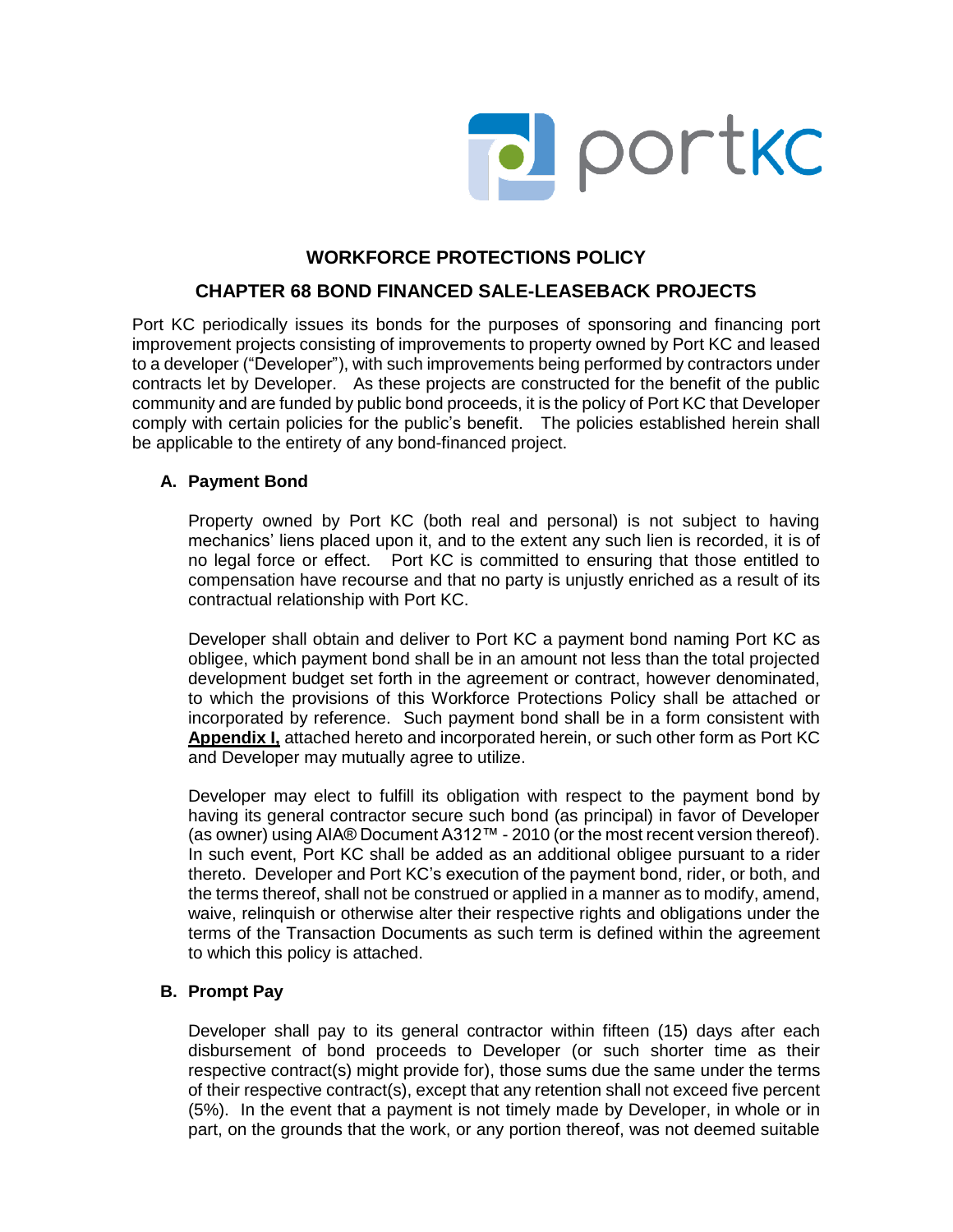for payment, Developer shall provide the general contractor with a written explanation for the withholding or deductions. If Developer shall fail to make a payment in full within the time allotted herein, without reasonable cause, Developer shall pay its general contractor, in addition to any payment due them, interest in the amount of not less than one and one-half percent per month (or such greater interest as their respective contract(s) might provide for), calculated from the date payment was due.

While Port KC does not require that Developer routinely submit documentation establishing its compliance with this provision, Port KC may elect to require that Developer do so in the event Port KC has reasonable cause to believe that Developer is not fulfilling its obligations with respect to such matters.

Developer shall contractually require its general contractor to adhere to the requirements of this paragraph B with respect to their respective subcontractor(s) and material supplier(s), of every tier.

## **C. OSHA 10-Hour**

Developer shall provide a ten-hour Occupational Safety and Health Administration (OSHA) construction safety program for their On-Site Employees which includes a course in construction safety and health approved by OSHA or a similar program approved by the State of Missouri's Department of Labor and Industrial Relations which is at least as stringent as an approved OSHA program, unless such On-Site Employees have previously completed the required program. All On-Site Employees who have not previously completed the program are required to complete the program within sixty (60) days of beginning work on the Project. Any On-Site Employee found on a work site subject to this paragraph without documentation of the successful completion of the required course shall be afforded twenty (20) days to produce such documentation and Developer shall cause those failing to do so to be removed from the work site until such time as they shall be in compliance.

The failure to comply with the requirements of this paragraph C may subject Developer to the payment of statutory penalties to Port KC. Developer shall incur a statutory penalty of two thousand five hundred dollars (\$2,500) plus one hundred dollars (\$100) for each On-Site Employee employed by Developer, for each calendar day, or portion thereof, such employee is employed without the required training within the time limits allotted herein. In the event that Port KC shall become entitled to statutory penalties, Port KC shall be entitled to collect the same in any manner authorized by the provisions of any agreement or contract, however denominated, to which the provisions of this Workforce Protections Policy shall be attached or incorporated by reference. Any statutory penalties shall be imposed and collected, if due, consistent with the procedures established by Section 292.675, RSMo.

For purposes of this paragraph C, the following definitions shall be applicable:

"Directly engaged in construction" shall mean work performed in the actual erection of the structure or completion of the Project. In addition, employees working at a nearby or adjacent facility used by Developer or its contractor(s) and subcontractor(s) for construction of the Project shall be deemed on-site employees. Persons engaged solely in the transportation of materials, fuel, or equipment to the site of the Project shall not be deemed to be directly engaged in construction.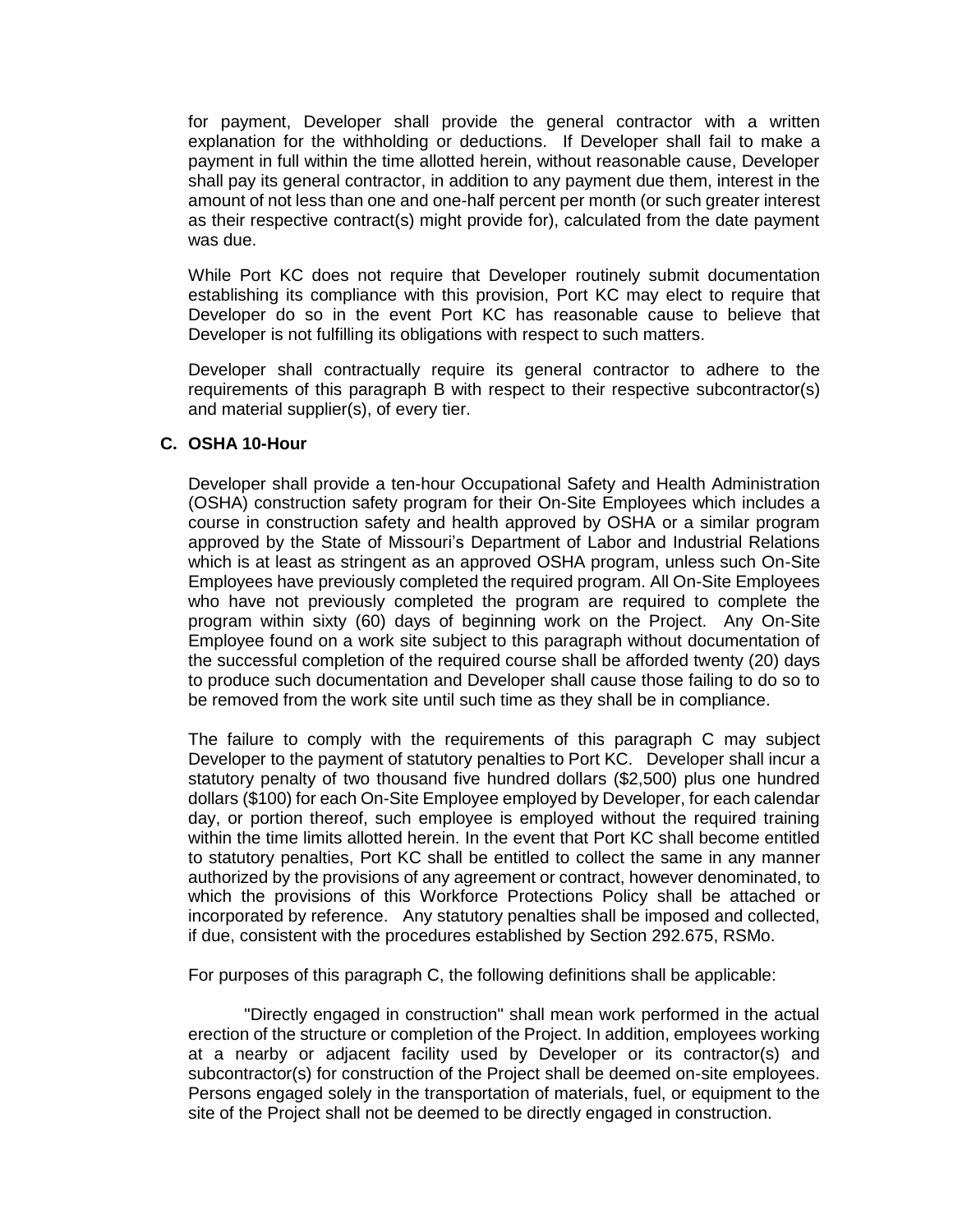"On-site employee", laborers, workmen, drivers, equipment operators, and craftsmen employed by Developer or its contractor(s) and subcontractor(s) to be directly engaged in construction at the site of the Project.

"Project" shall mean the improvements to real property owned by Port KC pursuant to any agreement or contract, however denominated, to which the provisions of this Workforce Protections Policy shall be attached or incorporated by reference.

While Port KC does not require that Developer routinely submit documentation establishing its compliance with this provision, Port KC may elect to require that Developer do so in the event Port KC has reasonable cause to believe that Developer is not fulfilling its obligations with respect to such matters.

Developer shall contractually require its contractor(s) and subcontractor(s) to adhere to the requirements of this paragraph C in every regard.

## **D. E-Verify**

Developer shall not employee any person on the Project who does not have the legal right or authorization under federal law to work in the United Stated, as defined in 8 U.S.C. 1324a(h)(3). Developer shall execute the "Employee Eligibility Verification Affidavit" attached hereto and incorporated herein as **Appendix II**, and shall attach thereto documentation sufficient to establish Developer's enrollment and participation in an electronic verification of work program operated by the United States Department of Homeland Security (E-Verify) or an equivalent federal work authorization program authorized by the United States Department of Homeland Security to verify information of newly hired employees, under the Immigration Reform and Control Act of 1986. For those Developers enrolled in E-Verify, the first and last pages of the E-Verify Memorandum of Understanding that Developer will obtain upon successfully enrolling in the program shall constitute sufficient documentation for purposes of complying with this paragraph D. Developer shall submit the affidavit and attachments to Port KC prior to commencement of the Project, or at any point during the term of the Project if requested by Port KC.

For purposes of this paragraph D, the following definitions shall be applicable

"Project" shall mean the improvements to real property owned by Port KC pursuant to any agreement or contract, however denominated, to which the provisions of this Workforce Protections Policy shall be attached or incorporated by reference.

Developer shall contractually require its general contractor and subcontractor(s) of every tier to adhere to the requirements of this paragraph D in every regard.

The provisions of this Workforce Protections Policy shall survive the termination or expiration of any agreement or contract, however denominated, to which they shall be attached or incorporated by reference.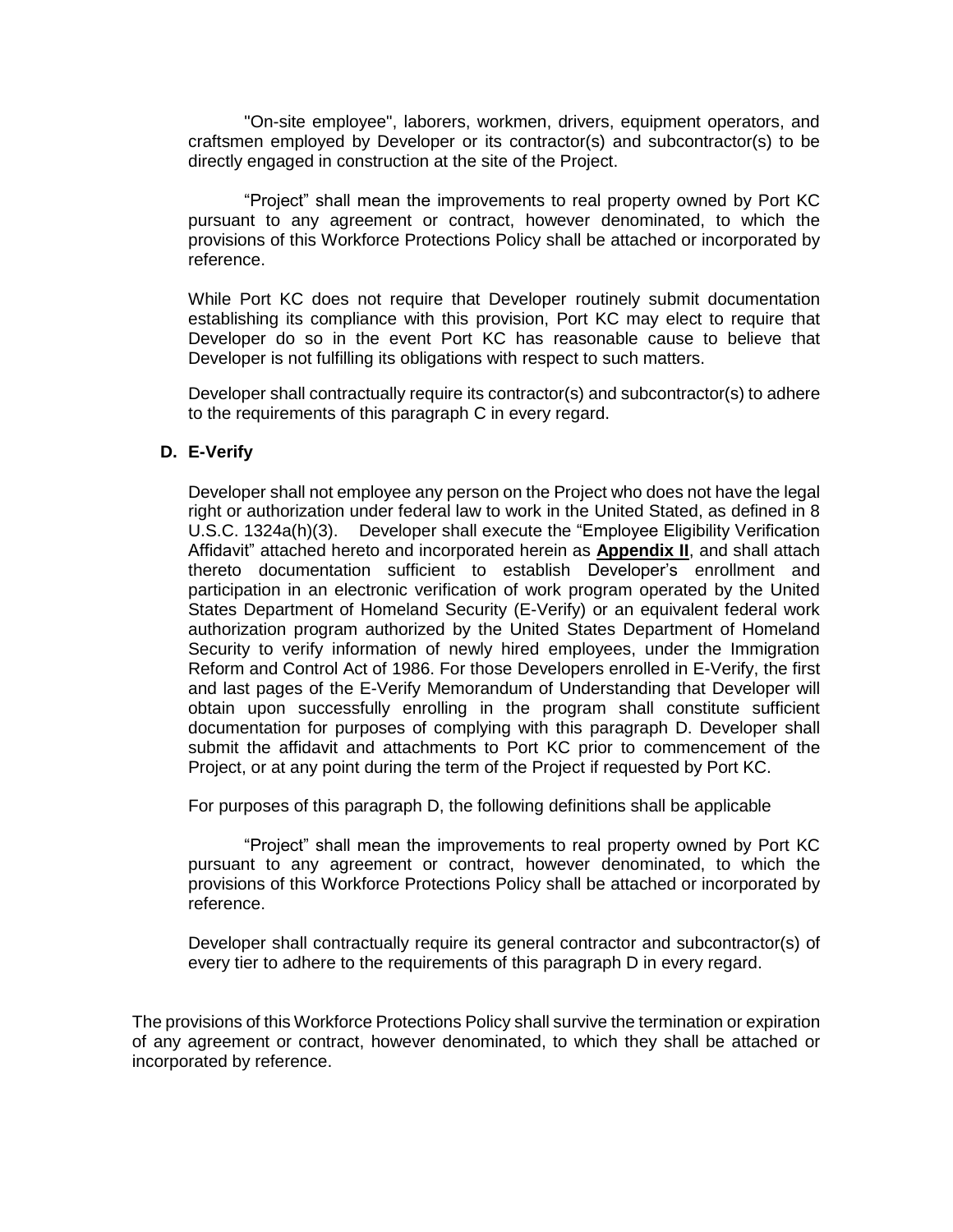

**APPENDIX I**

# **PAYMENT BOND**

Project Title (PROJECT)

KNOW ALL MEN BY THESE PRESENTS: That , as PRINCIPAL (DEVELOPER), and business as such in the State of Missouri, hereby bind themselves and their respective heirs, executors, administrators, successors, and assigns unto the Port Authority of Kansas City, Missouri, (OWNER), as obligee, in the penal sum of Dollars (\$
) for the payment whereof DEVELOPER and SURETY bind themselves, their heirs, executors, administrators, successors and assigns, jointly and severally, firmly by these presents.

WHEREAS,

DEVELOPER has entered into a contract with OWNER for , which contract, including any present or future amendment thereto, is incorporated herein by reference and is hereinafter referred to as the Contract.

NOW, THEREFORE, THE CONDITION OF THIS OBLIGATION is such that, if in connection with the Contract, including all duly authorized modifications thereto, prompt payment shall be made to all laborers, contractors, subcontractors, teamsters, truck drivers, owners or other suppliers or for equipment employed on the job, and other claimants, for all labor performed in such work whether done for DEVELOPER, a contractor, a subcontractor, SURETY, a completion contractor or otherwise (at the full wage rates required by any law of the United States or of the State of Missouri, where applicable), for services furnished and consumed, for repairs on machinery, for equipment, tools, materials, lubricants, oil, gasoline, water, gas, power, light, heat, oil, telephone service, grain, hay, feed, coal, coke, groceries and foodstuffs, either consumed, rented, used or reasonably required for use in connection with the construction of the work or in the performance of the Contract and all insurance premiums, both for compensation and for all other kinds of insurance on the work, for sales taxes and for royalties in connection with, or incidental to, the completion of the Contract, in all instances whether the claim be directly against DEVELOPER, against SURETY or its completion contractor, through a contractor, subcontractor or otherwise, and, further, if DEVELOPER shall defend, indemnify and hold harmless OWNER from all such claims, demands or suits by any such person or entity, then this obligation shall be void; otherwise, it shall remain in full force and effect.

Any conditions legally required to be included in a Payment Bond on this Contract, including but not limited to those set out in §107.170 RSMo are included herein by reference.

SURETY agrees that, in the event that DEVELOPER fails to make payment of the obligations covered by this Bond, it will do so and, further, that within forty-five (45) days of receiving, at the address given below, a claim hereunder stating the amount claimed and the basis for the claim in reasonable detail, it (a) will send an answer to the claimant, with a copy to OWNER stating the amounts that are undisputed and the basis for challenging any amounts that are disputed, and (b) will pay any amounts that are undisputed. The amount of this Bond shall be reduced by and to the extent of any payment or payments made in good faith hereunder.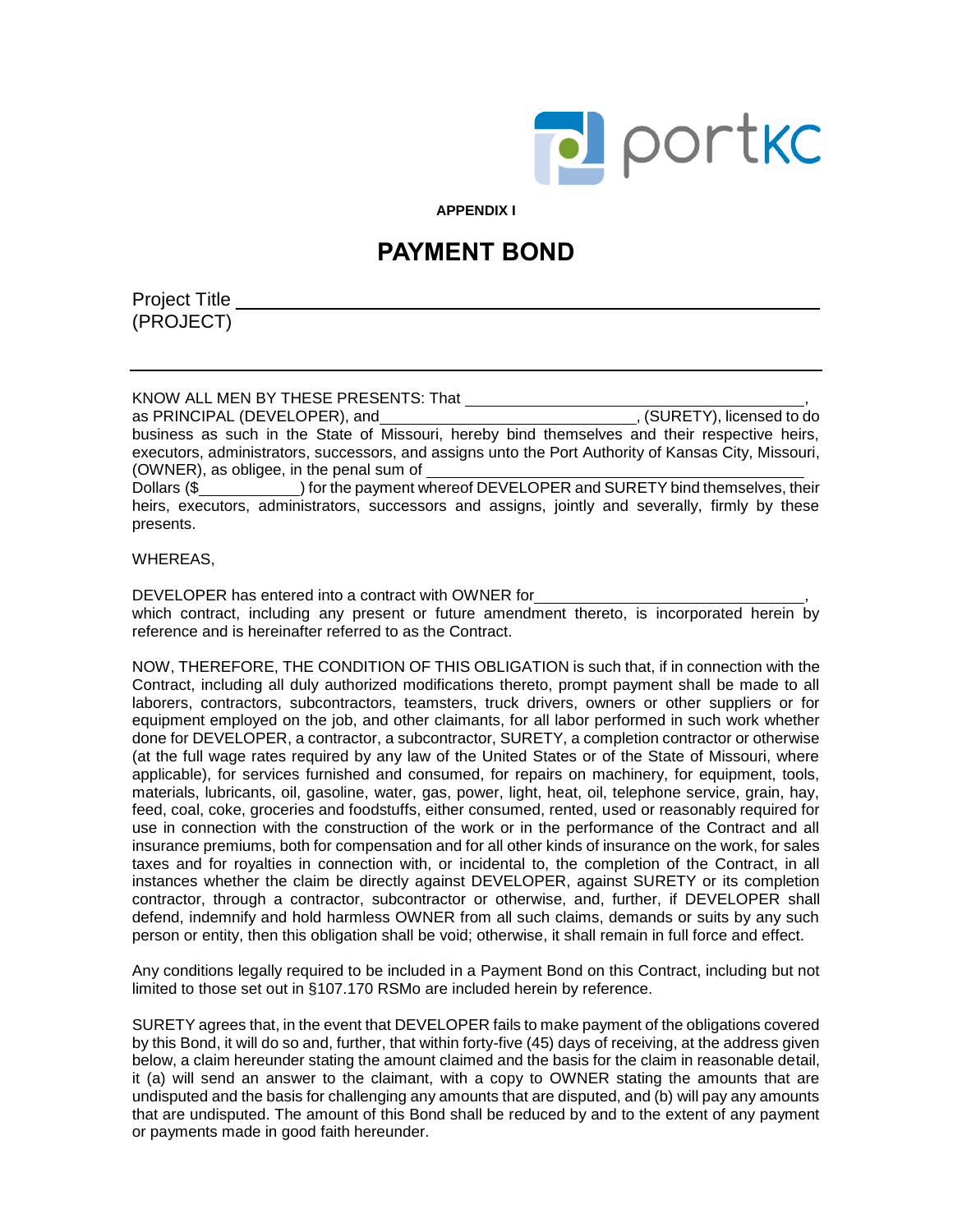While this Bond is in force, it may be sued on at the instance of any party to whom any such payment is due, in the name of OWNER to the use for such party. OWNER shall not be liable for the payment of any costs or expenses of any such suit.

No suit shall be commenced or pursued hereunder other than in a state court of competent jurisdiction in Jackson, Clay or Platte County, Missouri, or in the United States District Court for the Western District of Missouri.

WAIVER. That SURETY, for value received, hereby expressly agrees that no change, extension of time, alteration or addition to the terms of the Contract or to the Work to be performed thereunder, shall in any way affect the obligations of this Bond; and it does hereby waive notice of any such change, extension of time, or alteration or addition to the terms of the Contract or the Work to be performed thereunder.

IN WITNESS WHEREOF, the above parties have executed this instrument the  $\_\_\_\_\_$  day of ,  $20$ <sub>\_\_\_\_</sub>.

#### **DEVELOPER**

Name, address and facsimile number of Developer

I hereby certify that I have authority to execute this document on behalf of Developer.

By:

Title:

(Attach corporate seal if applicable)

### **SURETY**

Name, address and facsimile number of Surety:

I hereby certify that (1) I have authority to execute this document on behalf of Surety; (2) Surety has an A.M. Best rating of A-. or better; (3) Surety is named in the current list of "Companies Holding Certificates of Authority as Acceptable Sureties on Federal Bonds and as Acceptable Reinsuring Companies" as published in Circular 570 (most current revision) by the Financial Management Service, Surety Bond Branch, U.S. Department of the Treasury; and (4) Surety is duly licensed to issue bonds in the State of Missouri and in the jurisdiction in which the Project is located.

| R۱ŕ    |  |
|--------|--|
| Title: |  |
| Date:  |  |

(Attach seal and Power of Attorney)